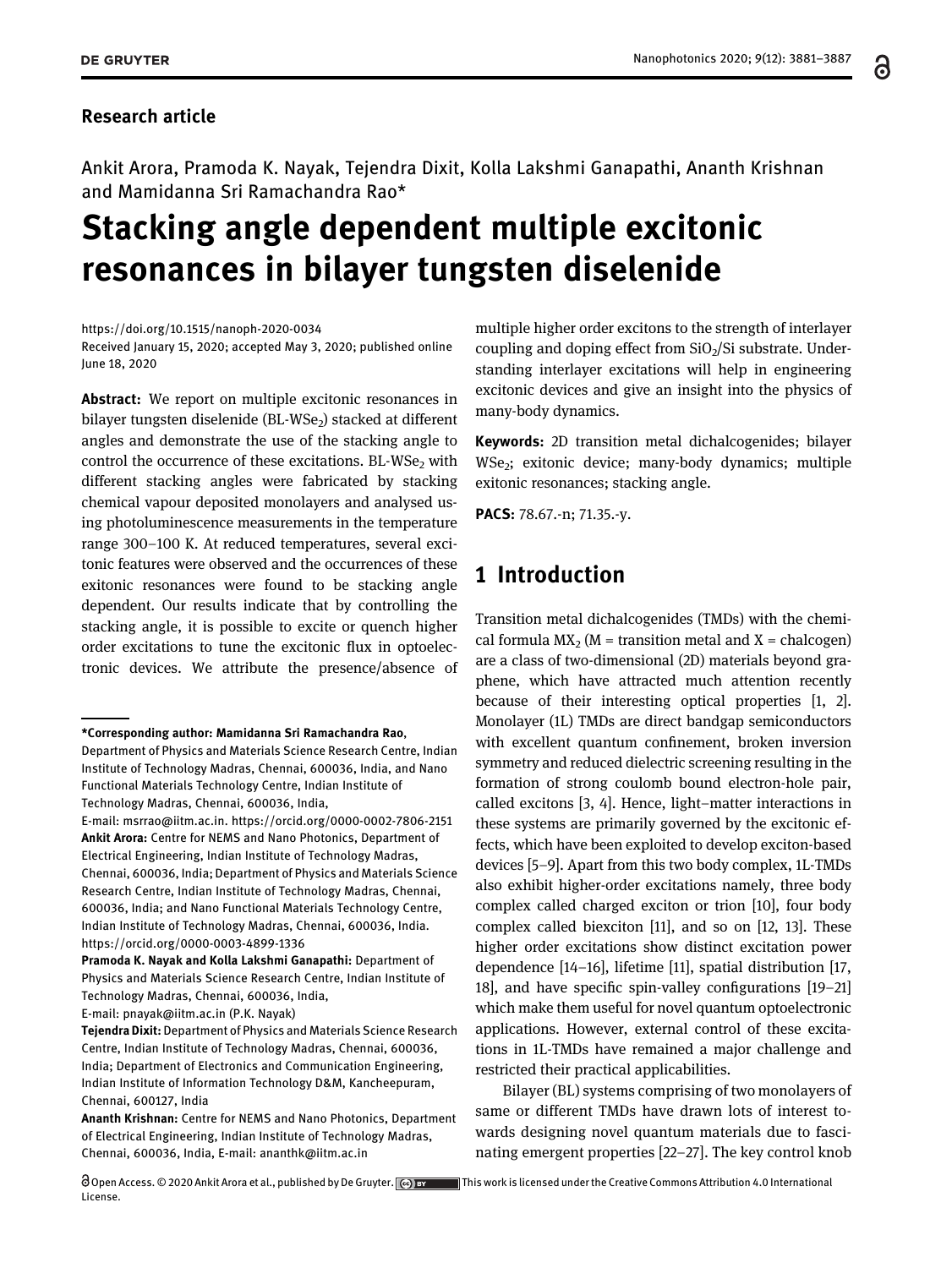for designing these materials is the stacking angle dependent interlayer coupling which can be used as an external degree of freedom to tune their optical and electronic properties [28–31]. Recently, electrically controlled excitonic switching has been demonstrated in BL-TMDs due to the formation of interlayer excitonic species [32–34]. Although some initial work has been done to explore many body effects in BL-TMDs [28, 35, 36], most of these demonstrations are limited only to neutral excitons. However, for better flux control and efficient device applications, it is important to understand all the higher order excitations and their stacking angle dependence in BL-TMD systems.

In the present work, we report on multiple excitonic resonances in BL-WSe<sub>2</sub> on SiO<sub>2</sub>/Si substrate stacked at different angles, using temperature dependent photoluminescence (PL) measurements. At temperature ∼100 K, the presence or absence of these resonances showed strong stacking angle dependence. Excitation power dependent PL measurements confirmed the nature of these resonances as higher order excitations, such as trions and biexcitons, along with neutral excitons. The emission intensities and the peak positions of these higher order excitations, relative to that of the neutral exciton, showed a systematic stacking angle dependence. These observations demonstrated the interlayer nature of these excitations and were attributed to stacking angle dependent interlayer distance and doping efficiency from  $SiO<sub>2</sub>/Si$  substrate. This study provides an ideal platform for understanding interlayer excitations in BL-TMD systems for engineering excitonic devices and gives an insight into the physics of the many-body dynamics.

### 2 Materials and methods

Monolayer (1L) WSe<sub>2</sub> flakes were grown on sapphire  $(001)$  substrate using low pressure chemical vapour deposition (LPCVD) as reported earlier [37]. The as grown  $1L$ -WSe<sub>2</sub> flakes on sapphire substrate were transferred onto  $SiO<sub>2</sub>/Si$  substrate with 300 nm oxide thickness using polymethyl methacrylate (PMMA) based transfer process [37]. For the second layer transfer,  $1L$ -WSe<sub>2</sub>/SiO<sub>2</sub>/Si was used as the substrate in place of  $SiO<sub>2</sub>/Si$ . In order to reduce any inhomogeneity in the overlapping region caused due to the transfer process, samples were annealed at ∼600 K for 1 h in Argon atmosphere [37]. As the transfer process was random, bilayer (BL) systems with several stacking angles were obtained and are shown in Fig.S1 of the supplementary information. Stacking angle was measured as clockwise orientation of the top layer with respect to bottom layer with an accuracy of ∼2°. Due to three-fold symmetry of WSe<sub>2</sub> flakes, BL-WSe<sub>2</sub> stacked at angles  $0^{\circ}$  and 60° have minimum steric hindrance and hence maximum interlayer interaction, while those stacked at angles around 30° have maximum steric hindrance and hence minimum interlayer interaction [28, 29]. Therefore, from several fabricated BL systems, one with asymmetrically stacked at angle 36° and two with symmetrically stacked at angles 0° and 60° were selected for further studies, their corresponding scanning electron microscopy (SEM) images and schematics are shown in Figure 1. The atomic force microscopy measurements using Park Systems NX10 were carried out to determine the thickness of WSe<sub>2</sub> flakes as shown in Fig. S2. An edge step height ~0.9 nm at the substrate-bottom layer interface and ∼0.7 nm at the bottom layer-top layer interface corresponds to thickness of the two constituent 1L- $WSe<sub>2</sub>$ . These BL-WS $e<sub>2</sub>$  systems were characterized using room temperature (RT) Raman and temperature dependent PL using a HORIBA LabRAM confocal micro-PL system in back scattering geometry. A laser of wavelength 488 nm, spot size ∼1 μm and tunable optical power from ∼0.3 to 300 μW was used as the excitation source. For RT measurements,  $100 \times$  objectives were used while for low temperature measurements, long working distance 50× objectives were used. All the PL and Raman spectroscopy measurements of BL-WSe<sub>2</sub> samples were carried out at three different locations in the overlap region.



Figure 1: (A) SEM images and (B) Schematic of BL-WSe<sub>2</sub> with asymmetric (36 $\degree$ ) and symmetric (0° and 60°) stacking angles. Monolayers marked in red and blue triangles are the bottom and the top layers respectively. Black spheres represent W atoms and yellow spheres represent Se atoms. The schematics have been drawn considering the two centrosymmetric triangles.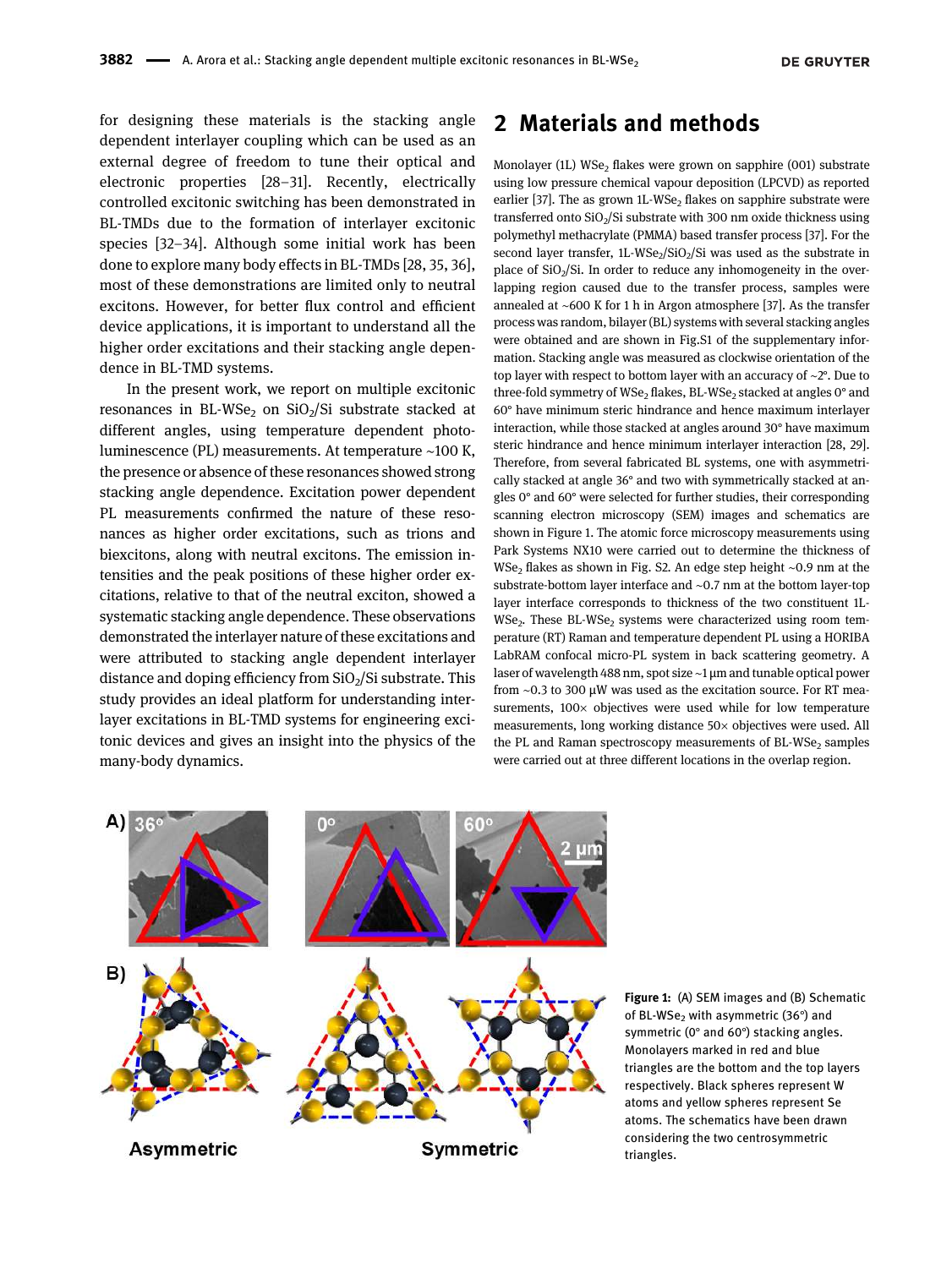#### 3 Results and discussion

As grown  $1L$ -WS $e_2$  flakes on sapphire and post-transfer on  $SiO<sub>2</sub>/Si$  were characterized for their optical properties using PL measurements. The RT PL peak of as grown pristine 1L-WSe<sub>2</sub> on sapphire was observed at ~1.59 eV which shifted to  $~\sim$ 1.66 eV after transfer to SiO<sub>2</sub>/Si substrate due to the stress release and bandgap renormalization after the transfer [38]. Figure 2A shows the RT PL spectra of 1L and the three BL- $WSe<sub>2</sub>$  on  $SiO<sub>2</sub>/Si$ . The peak PL intensity for all the BL systems was approximately half the intensity of  $1L$ -WSe<sub>2</sub> with negligible change in the peak position. This reduction in the PL intensity was due to the transition from direct bandgap in monolayer to partial indirect bandgap nature in BL systems [28, 39]. Interestingly, these spectra did not show any significant stacking angle dependence. Figure 2B shows the low frequency RT Raman spectra of  $BL\text{-}WSe_2$  for different stacking angles. The red curve corresponding to the 60° stacking, shows two modes at ~17.3 and ~29.5 cm<sup>-1</sup> which can be attributed respectively to the in-plane shear mode (SM) and out-of-plane layer breathing mode (LBM) [40, 41]. However, in the case of 0° stacking, shown in blue, SM was absent and only LBM was observed, with a slight red shift and peak broadening. The absence of SM was due to its high sensitivity to the atomic alignment and the red shift in LBM was due to reduced restoring force between the layers [41–43]. In the case of 36° stacking, both these modes were quenched due to the lack of strong interlayer interaction. The low frequency Raman spectrum of 1L-WSe<sub>2</sub>, shown in black, showed a peak close to 20 cm<sup>−</sup><sup>1</sup> , whose origin is not yet clear and can be attributed to resonant effect arising due to 488 nm excitation wavelength [37]. A similar peak has earlier been reported in MoS<sub>2</sub> at 38 cm<sup>-1</sup> for 632 nm excitation [44]. Figure 2C shows the RT Raman spectra of  $BL\text{-}WSe_2$  for different stacking angles at higher frequencies. The peak at ~250 cm<sup>-1</sup> can be attributed to  $E_{2g}$  modes and at ~260 cm<sup>-1</sup> to the second order 2LA(M) mode [45]. These modes were found to be relatively insensitive to the stacking angle. A weak peak at ~308 cm<sup>-1</sup> was observed in all the bilayer systems which corresponds to the out-of-plane interlayer coupling mode  $A''_2$  and hence was absent in 1L-WSe $_2$  [45].

Since RT PL spectra were found to be insensitive to stacking angle, temperature dependent PL measurements down to 100 K, were carried out on these BL systems and the corresponding spectra are shown in Fig.S3. It was observed that, with the reduction in temperature, there was a blue shift and a gradual reduction in the PL intensity of 1L as well as all the BL-WSe<sub>2</sub> systems, which can be attributed to the presence of optically dark exciton in  $WSe<sub>2</sub>$  [46, 47]. Further, at temperatures below 150 K, the PL line shape of asymmetrically and symmetrically stacked BL-WSe<sub>2</sub> systems were different. Figure 3A shows the PL spectrum of asymmetrically stacked BL-WSe $_2$  at 100 K obtained using 66 μW excitation power. The PL spectrum clearly showed the emergence of distinct emission features which indicated the presence of multiple excitonic states. Deconvolution of the PL spectrum into the constituent Gaussian curves showed three dominant peaks marked as  $X_0$  (red),  $\mathrm{X}_1$  (green), and  $\mathrm{X}_2$  (blue). Similar excitonic features were observed in the case of 1L-WSe<sub>2</sub> on  $SiO<sub>2</sub>/Si$  but were absent in the case of  $1L$ -WSe<sub>2</sub> on sapphire substrate as shown in the inset of Figure 3A. Therefore, it can be inferred that the emergence of these distinct emission features was a substrate dependent effect, in this case, due to the excess carriers from  $SiO<sub>2</sub>/Si$  substrate coming from the interface impurities or dangling bonds resulting in the doping of  $WSe<sub>2</sub>$  flakes [28, 38, 48].

In order to understand the nature of these excitonic states, power dependent PL measurements were performed with the excitation power  $(P_{Ex})$  varying from 0.03 to 240 μW. A broad low energy emission for  $P_{Ex}$  ~0.03μ W was observed as shown in Fig. S4, which was negligible for higher  $P_{Ex}$  and can be attributed to localized excitons [15]. Figure 3B shows the logarithmic plot of the PL intensities (I)



Figure 2: (A) Room temperature PL spectra; (B) Low frequency Raman spectra and (C) High frequency Raman spectra of 1L and BL-WSe<sub>2</sub> for different stacking angles. The characteristic low frequency shear mode (SM) and layer breathing mode (LBM) and higher frequency E<sub>2g</sub>, 2LA, and A<sup>y</sup> modes are marked with vertical dashed lines.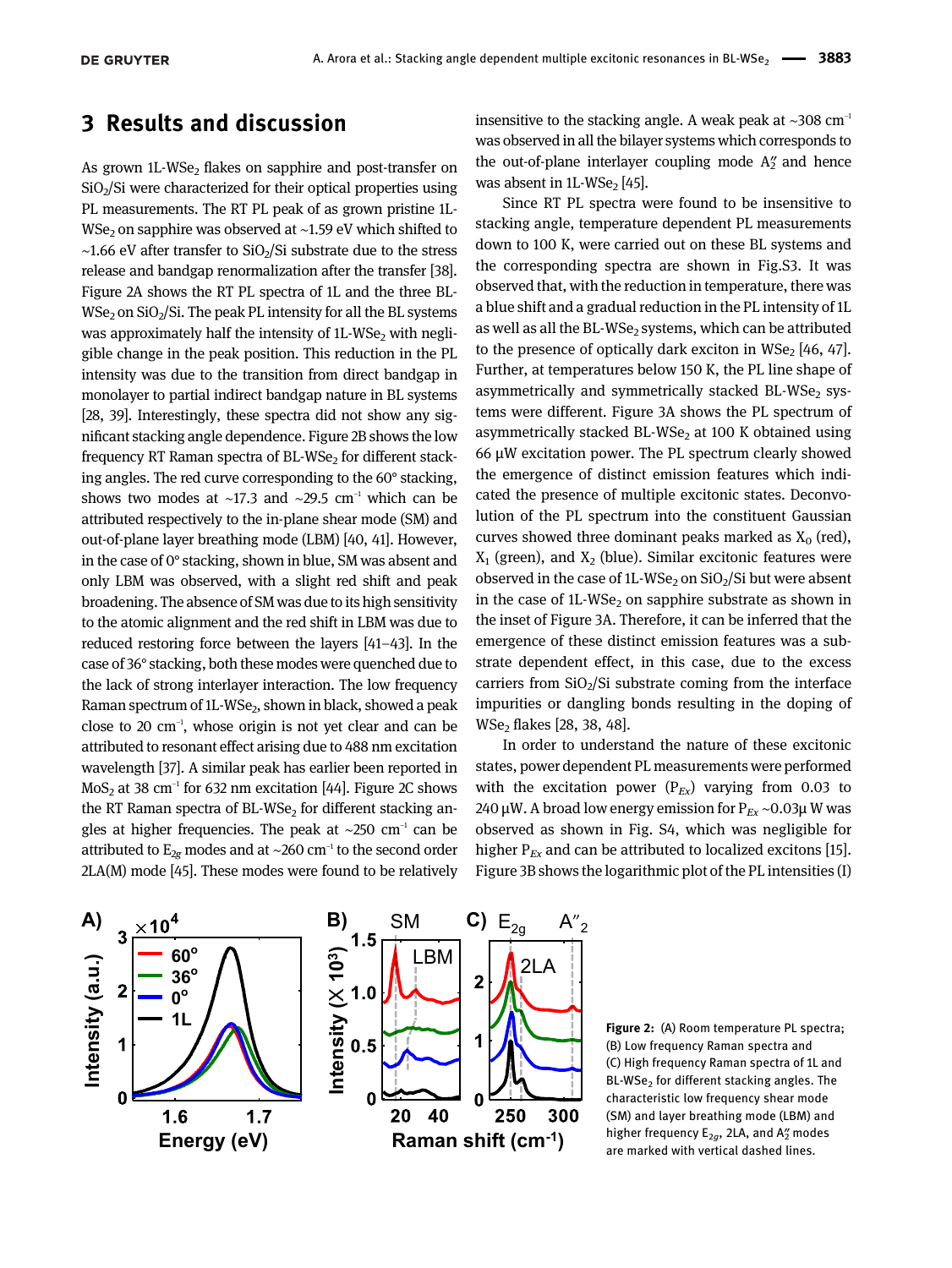

Figure 3: Asymmetrically stacked BL-WSe<sub>2</sub> (36°): (A) PL spectrum (black) at 100 K, obtained using 66 μW 488 nm excitation. The constituent deconvolved peaks are marked as  $X_0$  (red) at ~1.74 eV,  $X_1$  (green) at ~1.72 eV, and  $X_2$  (blue) at ~1.70 eV. The inset shows the PL spectra of  $1L$ -WSe<sub>2</sub> on sapphire (sap) and post-transfer on  $SiO<sub>2</sub>/Si$ substrate at 100 K; and (B) Excitation power dependence of  $X_0$ ,  $X_1$ , and  $X_2$  and their fit to the power law  $I \propto P_{Ex}^{a}$ .

for different excitation power ( $P_{Ex}$ ) of the peaks marked in Figure 3A and their fit to the power law I  $\propto P_{Ex}^a$ . The slope of the power law fit corresponds to  $α$  and has been indicated in the figure. The peak marked as  $X_0$  at ~1.74 eV showed almost linear dependence on  $P_{Ex}$  with  $\alpha \sim 0.97$  and hence can be attributed to neutral exciton [14]. The PL intensities of the other two peaks were observed to increase more steeply with  $P_{Ex}$ , thereby indicating their origin to be higher order excitons. The peak marked as  $X_1$  at ~1.72 eV showed super-linear behaviour with  $\alpha \sim 1.48$  which is a characteristic of the three body complex called trion, consisting of a hole and two electrons [15, 38]. Excess carries from  $SiO<sub>2</sub>/Si$ resulted in higher electron density in BL-WS ${\mathsf e}_2$  thereby increasing the probability of a neutral exciton to interact with an electron resulting in a negative trion with binding energy ∼20 meV. The peak at ~1.70 eV marked as X<sub>2</sub> showed quadratic behaviour with  $\alpha \sim 2.02$  for P<sub>Ex</sub> < 100 µW, however became almost linear for higher  $P_{Ex}$ . Based on its quadratic dependence on the excitation power and its position ~40 meV below the neutral exciton, the peak  $X_2$ can be attributed to the four body complex called biexciton [36]. The emission intensity saturation at higher  $P_{Ex}$ was due to non-radiative decay channel, such as exciton-exciton annihilation at high exciton density [49]. These emission properties of the asymmetrically stacked BL-WSe<sub>2</sub>, that is, the peak positions, binding energies, and the power dependence of the neutral exciton, negative trion, and biexciton are similar to that of the 1L-WSe $_{\rm 2}$ . This indicates that, though there is some interlayer interaction between the constituent layers, the asymmetrically stacked BL system is equivalent to two 1L systems. However, the case of symmetrically stacked BL systems were strikingly different from their constituent monolayers and also from that of asymmetrically stacked one.

Figure 4A,C) show the PL spectra of the two symmetrically stacked BL-WSe<sub>2</sub>, stacked at  $0^{\circ}$  and  $60^{\circ}$  at 100 K,

obtained using 66 μW excitation power. These PL spectra showed the emergence of several distinct emission features and a red shift of ∼10 meV with respect to the asymmetrically stacked system. The three peaks labelled a  $X_0$  (red),  $X_1$ (green), and  $X_2$  (blue) correspond to the ones observed in the case of asymmetric stacking, namely, the neutral exciton, negative trion and the biexciton. However, from I versus  $P_{Ex}$  plots shown in Figure 4B,D, it was observed that the  $P_{Ex}$  dependence of the neutral exciton was reduced to sub-linear from linear and that of the biexciton reduced to 1.28 (1.06) for 60° (0°) from quadratic in the asymmetric case. Moreover, the peaks  $X_3$  to  $X_5$  labelled in Figure 4A,C were not observed in the asymmetrically stacked BL system. The peak marked as  $X_3$ , based on its position at 1.65 eV and its super-linear P<sub>Ex</sub> dependence of ~1.24 (1.13) for 0°  $(60^{\circ})$  as shown in Fig. S5, may be assigned to the excitontrion complex also known as charged biexciton [12, 13]. This negatively charged five body complex consists of two holes and three electrons with specific spin-valley configuration. Since, the two valence-band holes residing in the same valley is energetically unfavourable, the only possible configuration would consist of a negative-trion bound to an exciton residing in different valleys [13]. Emission peaks at 1.60 eV and below in both the symmetrically stacked systems may be attributed to indirect and localized excitons [39, 15]. Another feeble peak between  $X_2$ and  $X_3$  in the case of 60 $^{\circ}$  was observed, its exact origin is still under investigation. It should be pointed here that the possibility of the formation of moiré superlattice due to the angle measurement tolerance of ∼2° can be ignored as this effect for TMDs are known to be pronounced for angles  $\geq$ 3.1° [50, 51]. Also, the PL measurements at three different locations on the overlapping region were observed to be consistent with an intensity variation within the experimental limits, indicating absence of regions of different stacking created due to moiré superlattice [42]. However, no atomic resolution images were obtained and no local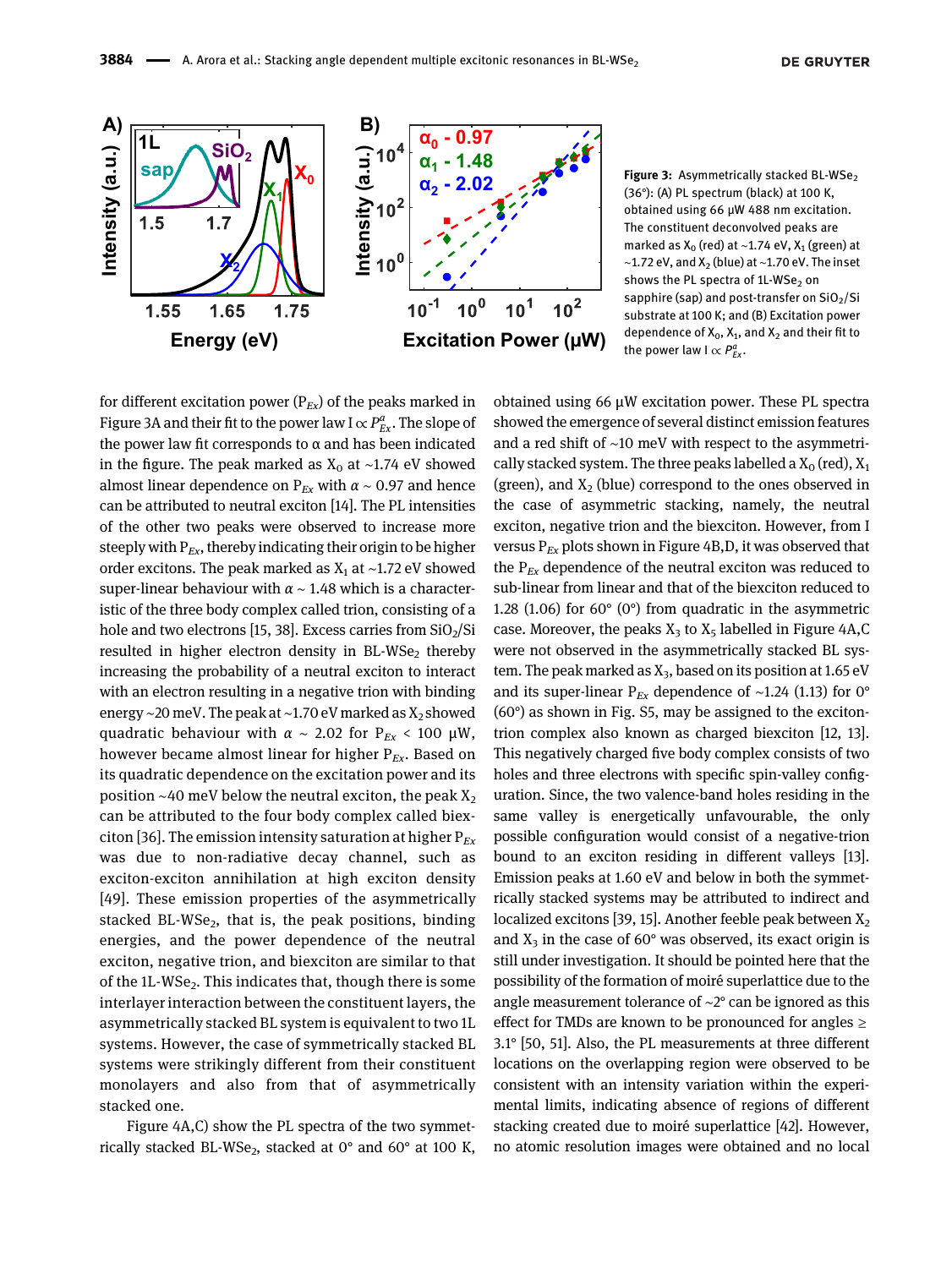

Figure 4: Symmetrically stacked BL-WSe<sub>2</sub>: (A & C) PL spectrum (black) at 100 K obtained using 488 nm, 66 μW excitation for 0° and 60° respectively. The constituent deconvolved peaks are marked from  $X_0$  to  $X_5$ ; and (B & D) Excitation power dependence of peaks marked as  $X_0$ ,  $X_1$ , and  $X_2$  for 0° and 60° respectively, and their fit to the power law  $I \propto P_{Ex}^{a}$ .

probe measurements were done on the fabricated bilayer samples as this was beyond the scope of this work.

Therefore, from these observations it evident that the emission properties and presence/absence of different excitonic states in BL-WSe $<sub>2</sub>$  system is highly sensitive to the</sub> stacking angle. Figure 5A shows the intensity ratios and the binding energies of  $X_1$  and  $X_2$  of the the three BL systems. The intensity ration was calculated as the peak emission intensity normalized with their respective neutral exciton intensity. The contribution of both the higher order excitons is more in the case of symmetrically stacked system when compared to the asymmetrically stacked one. Also, it can be noted that for symmetrically stacked systems, the binding energies of  $X_1$  and  $X_2$  were 30 and 50 meV respectively, which were reduced to 20 and 40 meV in the case of asymmetric stacking. These observed differences may be attributed mainly to two effects: (i) the interlayer coupling and (ii) doping from the substrate. Firstly, due to steric hindrance in the case of asymmetrically stacked  $BL\text{-}WSe_2,$ the interlayer distance is ∼0.72 nm, as calculated theoretically in earlier reported work, which reduces to ∼0.65 nm for symmetrically stacked one [52]. This reduction in interlayer



Figure 5: (A) Intensity ratio (the peak emission intensity normalized with respect to the intensity of neutral exciton) and the binding energies (BE) in meV of trion  $(X_1)$ marked as  $\triangle$  and biexciton (X<sub>2</sub>) marked as  $\bullet$  of BL-WSe<sub>2</sub> with different stacking angles at 100 K; and (B) Intensity ratio of trion  $(X_1)$ , biexciton  $(X_2)$ , and charged-biexciton  $(X_3)$  of BL-WSe<sub>2</sub> stacked at 0° and 60° at 100 K. Top axis shows the charge of the species  $X_1, X_2,$ and  $X_3$  as  $-1$ , 0, or neutral and  $-1$ respectively.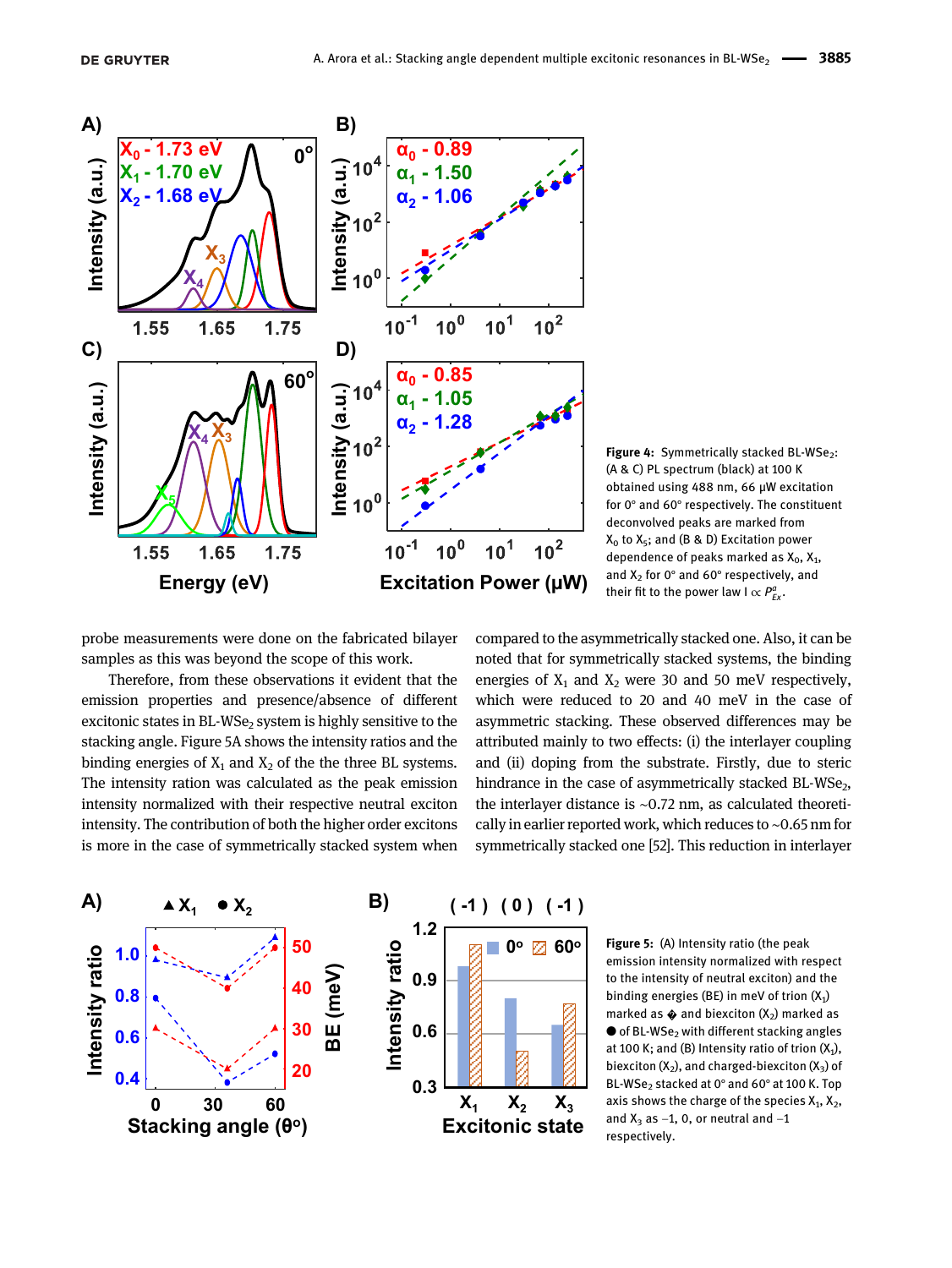distance would result in larger van der Walls force, stronger interlayer coupling and higher exciton density. Secondly, the doping effect from the  $SiO<sub>2</sub>/Si$  substrate has earlier been shown to depend on the stacking angle [28]. The excess electron transfer from  $SiO<sub>2</sub>/Si$  is more efficient for stronger interlayer coupling and therefore is maximum in the case of symmetric stacking compared to that in the asymmetric case. These two effects together would give rise to increased carrier density and hence multiple higher order excitonic states in the symmetrically stacked BL systems and quench them in the asymmetrically stacked ones. Further, from a closer analysis of the two symmetrically stacked cases, it can be inferred that the difference in the PL spectrum is mainly due to the difference in relative contributions from the different excitonic states. It was observed that the relative contribution of the charged species, viz., trion and charged biexciton was more in 60° stacking while the neutral biexciton was more in 0° stacking, as shown in Figure 5B. This indicates that the doping effect is more in the case of the 60° compared to that in 0° stacking.

## 4 Conclusions

In conclusion, multiple excitonic resonances were observed in BL-WSe $_2$  from temperature dependent PL measurements down to 100 K. The evolution of these excitonic resonances was found to be sensitive to the stacking angle i. e. appear in case of high symmetric stacking, 0° and 60° and disappear in the case of asymmetric stacking, here 36°, an intermediate angle. Excitation power dependent PL measurements at 100 K confirmed the nature of these resonances as higher order excitations such as trions and biexcitons, along with neutral excitons. These higher order excitations showed interlayer nature and their occurrence were attributed to stacking angle dependent interlayer coupling and doping efficiency from  $SiO<sub>2</sub>/Si$ substrate. This work provides an ideal platform for understanding interlayer excitations in BL-TMD systems for engineering excitonic devices and give an insight into the physics of the many-body dynamics.

Acknowledgment: This work was partially supported by the Department of Science and Technology, Government of India (DST-GoI) that led to the establishment of Nano Functional Materials Technology Centre (NFMTC) (SR/ NM/NAT/02-2005 and DST/NM/JIIT-01/2016(C)). P.K.N. acknowledge the financial support from DST-GoI, with sanction order no. SB/S2/RJN-043/2017 under Ramanujan Fellowship. K.L.G. acknowledge the financial support from DST-GoI, with sanction order no. DST/

INSPIRE/04/2016/001865 under DST INSPIRE Faculty program.

Author contribution: All the authors have accepted responsibility for the entire content of this submitted manuscript and approved submission.

Research funding: This research was funded by the Department of Science and Technology, Government of India (DST-GoI) that led to the establishment of Nano Functional Materials Technology Centre (NFMTC) (SR/NM/ NAT/02-2005 and DST/NM/JIIT-01/2016(C)).

Employment or leadership: None declared.

Honorarium: None declared.

Conflict of interest statement: The authors declare no conflicts of interest regarding this article.

#### References

- [1] K. F. Mak, and J. Shan, *Nat. Photon.*, vol. 10, pp. 216, 2016.
- [2] S. Manzeli, D. Ovchinnikov, D. Pasquier, O. V. Yazyev, and A. Kis, *Nat. Rev. Mater.* vol. 2, pp. 17033, 2017.
- [3] J. Xiao, M. Zhao, Y. Wang, and X. Zhang, *Nanophotonics*, vol. 6, pp. 1309, 2017.
- [4] G. Wang, A. Chernikov, M. M. Glazov, et al., *Rev. Modern Phys.*, vol. 90, 2018, 021001.
- [5] T. Mueller, and E. Malic, *npj 2D Mater. Applic.*, vol. 2, pp. 1, 2018.
- [6] D. Jariwala, V. K. Sangwan, L. J. Lauhon, T. J. Marks, and M. C. Hersam, *ACS Nano*, vol. 8, pp. 1102, 2014.
- [7] J. Pu, and T. Takenobu, *Adv. Mater.*, vol. 30, pp. 1707627, 2018.
- [8] C. Chakraborty, L. Kinnischtzke, K. M. Goodfellow, R. Beams, and A. N. Vamivakas, *Nat. Nanotechnol.*, vol. 10, pp. 507, 2015.
- [9] C. Palacios-Berraquero, M. Barbone, D. M. Kara, et al., *Nat.Commun.*, vol. 7, pp. 12978, 2016.
- [10] K. F. Mak, K. He, C. Lee, et al., *Nat. Mater.*, vol. 12, pp. 207, 2013.
- [11] Y. You, X. X. Zhang, T. C. Berkelbach, M. S. Hybertsen, D. R. Reichman, and T. F. Heinz, *Nat. Phys.*, vol. 11, pp. 477, 2015.
- [12] S. Y. Chen, T. Goldstein, T. Taniguchi, K. Watanabe, and J. Yan, *Nat. Commun.*, vol. 9, pp. 3717, 2018.
- [13] Z. Li, T. Wang, Z. Lu, et al., *Nat. Commun.*, vol. 9, 2018, https:// doi.org/10.1038/s41467-018-05863-5.
- [14] D. Kaplan, Y. Gong, K. Mills, et al., *2D Mater.*, vol. 3, 2016, Art no. 015005, https://doi.org/10.1088/2053-1583/3/1/015005.
- [15] J. Huang, T. B. Hoang, and M. H. Mikkelsen, *Sci. Rep.*, vol. 6, pp. 22414, 2016.
- [16] M. Barbone, A. R.P. Montblanch, D. M. Kara, et al., *Nat. Commun.*, vol. 9, pp. 3721, 2018.
- [17] T. Kato, and T. Kaneko, *ACS Nano*, vol. 10, pp. 9687, 2016.
- [18] Y. Lee, S. J. Yun, Y. Kim, et al., *Nanoscale*, vol. 9, pp. 2272, 2017.
- [19] E. J. Sie, A. J. Frenzel, Y.H. Lee, J. Kong, and N. Gedik, *Phys. Rev. B* vol. 92, pp. 125417, 2015.
- [20] G. Plechinger, P. Nagler, A. Arora, et al., *Nat. Commun.*, vol. 7, pp. 12715, 2016.
- [21] K. Hao, J. F. Specht, P. Nagler, et al., *Nat. Commun.*, vol. 8, pp. 15552, 2017.
- [22] Y. Wang, C. Cong, J. Shang, et al., *Nanoscale Horizons*, vol. 4, pp. 396, 2019.
- [23] S. Das, G. Gupta, and K. Majumdar, *Phys. Rev. B*, vol. 99, pp. 165411, 2019.